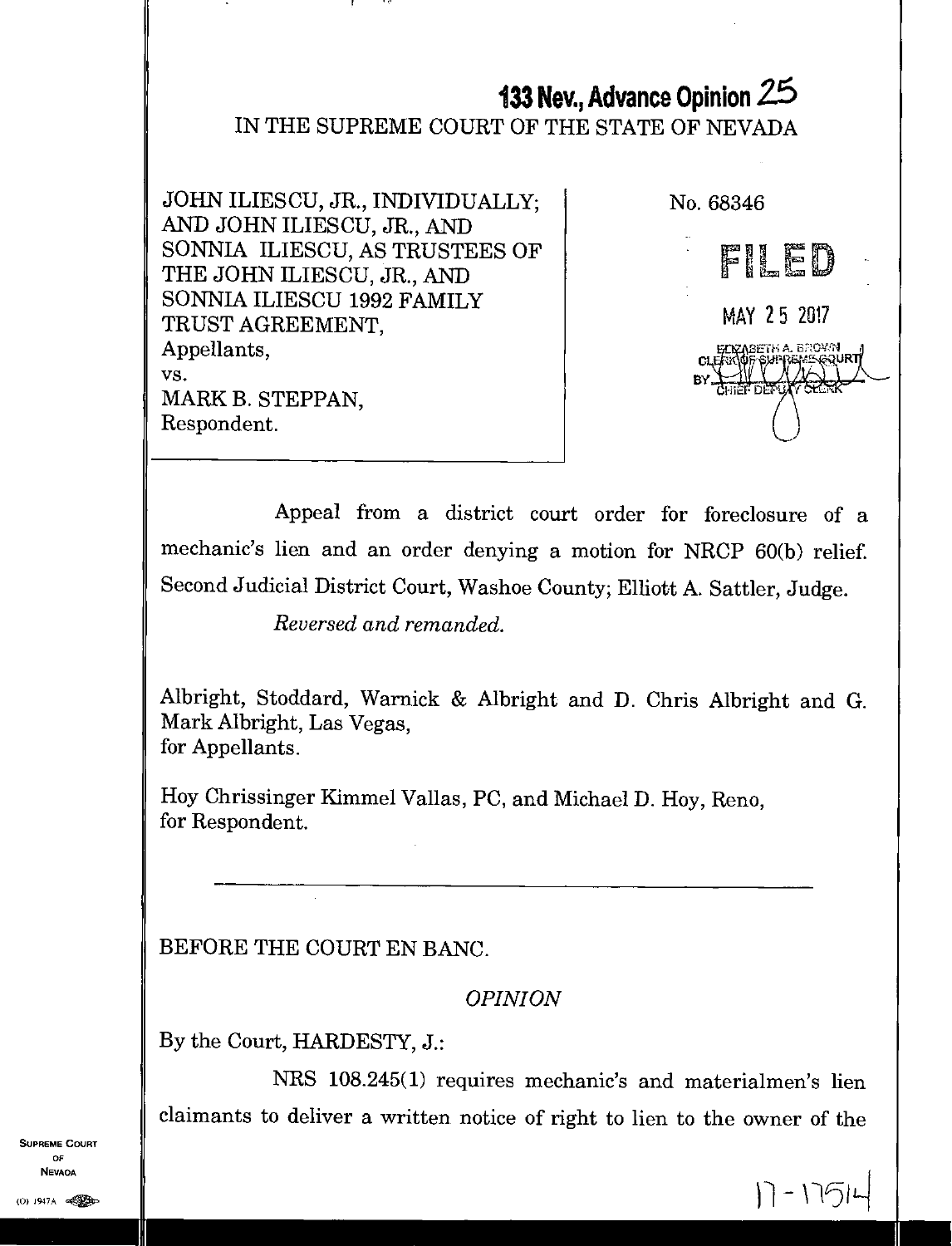property after they first perform work on or provide material to a project. In *Board of Trustees of the Vacation Trust Carpenters Local No. 1780 v. Durable Developers, Inc.,* 102 Nev. 401, 410, 724 P.2d 736, 743 (1986), this court held that "substantial compliance with the technical requirements of the lien statutes is sufficient to create a lien on the property where . . . the owner of the property receives actual notice of the potential lien claim and is not prejudiced." And we reaffirmed this holding in *Fondren v. K/L Complex Ltd.,* 106 Nev. 705, 710, 800 P.2d 719, 721-22 (1990) ("The failure to serve the pre-lien notice does not invalidate a mechanics' or materialmen's lien where the owner received actual notice."). In this appeal, we are asked to determine whether the actual notice exception should be extended to offsite work and services performed by an architect for a prospective buyer of the property. Because we hold that the actual notice exception does not apply to such offsite work and services when no onsite work has been performed on the property, we reverse.

### *FACTS AND PROCEDURAL HISTORY*

In July 2005, appellants John Iliescu, Jr., individually, and Sonnia Iliescu and John Iliescu, Jr., as trustees of the John Iliescu, Jr., and Sonnia Iliescu 1992 Family Trust Agreement (collectively, Iliescu) entered into a Land Purchase Agreement to sell four unimproved parcels in downtown Reno to Consolidated Pacific Development (CPD) for development of a high-rise, mixed-use project to be known as Wingfield Towers. The original agreement was amended several times and, as finally amended, entitled Iliescu to over \$7 million, a condominium in the development, and several other inducements.

During escrow, CPD assigned the Land Purchase Agreement to an affiliate, BSC Investments, LLC (BSC). BSC negotiated with a California architectural firm, Fisher Friedman Associates, to design the

SUPREME COURT OF<sub>1</sub> NEVADA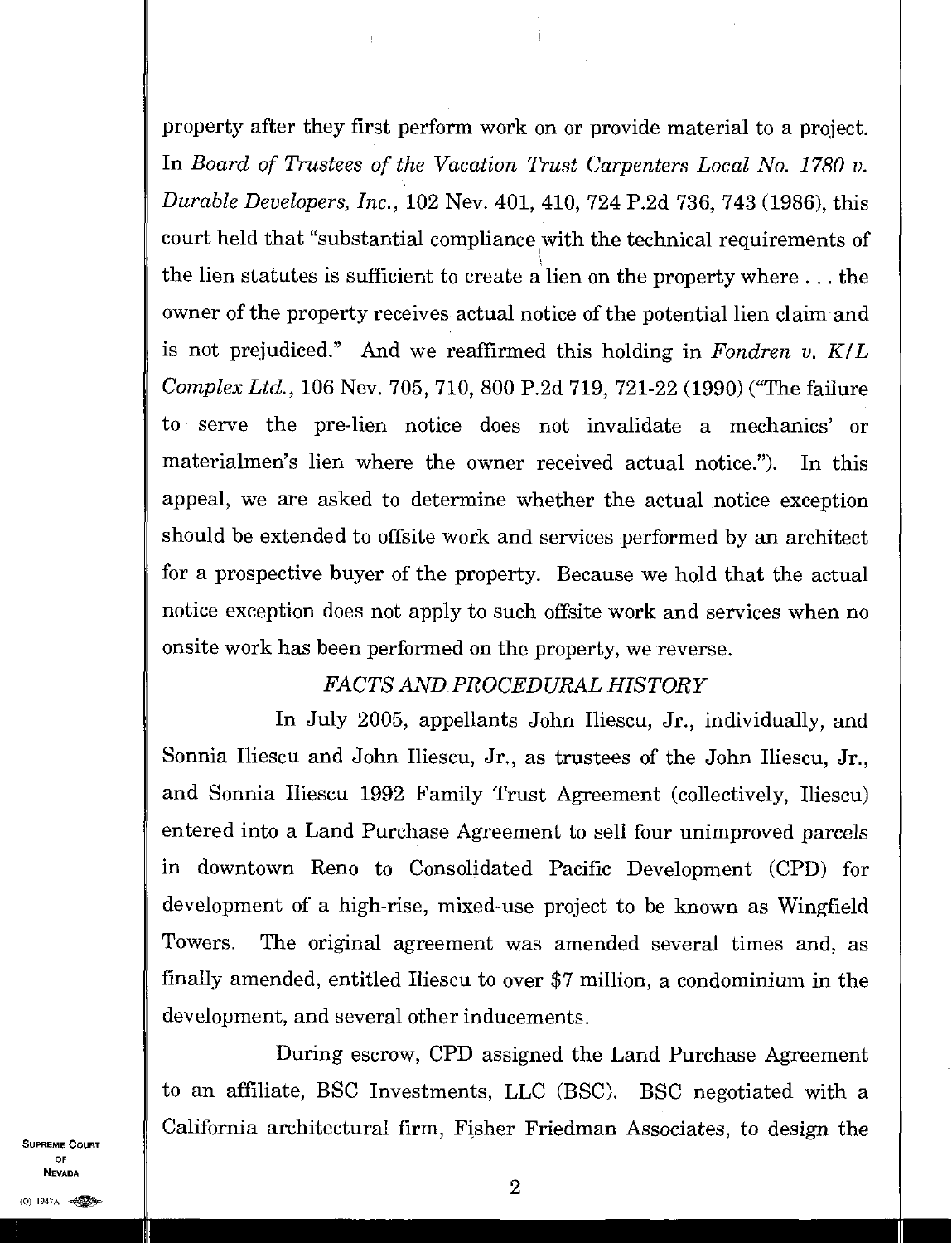Wingfield Towers. Respondent Mark Steppan, a Fisher Friedman employee who is an architect licensed in Nevada, served as the architect of record for Fisher Friedman

In October 2005, Steppan sent an initial proposal to BSC that outlined design services and compensation equal to 5.75 percent of the total construction costs, which were estimated to be \$180 million. In the interest of beginning design work, Steppan and BSC entered into an initial "stop-gap" agreement in November 2005 under which Steppan would bill hourly until an American Institute of Architects (MA) agreement could be later signed. The MA agreement between Steppan and BSC was signed in April 2006. The parties agreed that the final design contract would have an effective date of October 31, 2005, when Steppan began work.

The AIA agreement provided for progressive billings based on a percentage of completion of five phases of the design work, including 20 percent of the total fee upon completion of the "schematic design" phase. Steppan completed the schematic design phase, and Wingfield Towers was able to secure the required entitlements and project approval from the Reno Planning Commission and the Reno City Council. BSC did not pay Steppan for his services under the contract, and Steppan recorded a mechanic's lien against Iliescu's property on November 7, 2006. Steppan did not provide Iliescu with a pre-lien notice.

Financing for the Wingfield Towers project was never obtained, escrow never closed, and no onsite improvements were ever performed on the property. When the escrow was canceled, Iliescu's unimproved property was subject to Steppan's multimillion dollar lien claim for the unpaid invoices submitted to BSC.

**SUPREME COURT** OF NEVADA

3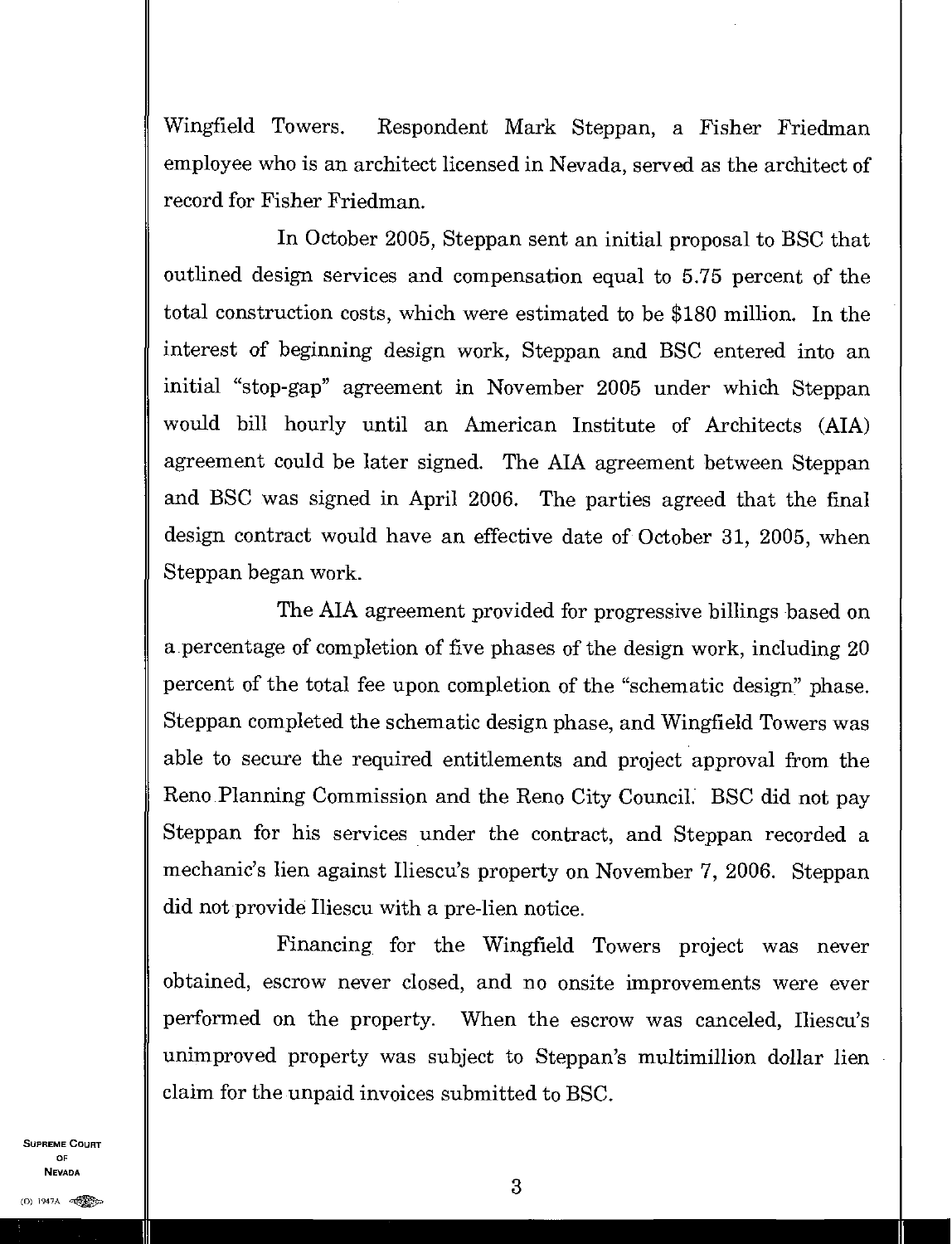Iliescu applied to the district court for a release of Steppan's mechanic's lien, alleging that Steppan had failed to provide the required pre-lien notice before recording his lien. Steppan then filed a complaint to foreclose the lien. The two cases were consolidated, and Iliescu filed a motion for partial summary judgment on the pre-lien notice issue. Steppan filed a cross-motion for partial summary judgment, arguing that, although he failed to give the pre-lien notice required under NRS 108.245, such notice was not required under the "actual notice" exception recognized by this court in *Fondren v. KIL Complex Ltd.,* 106 Nev. 705, 710, 800 P.2d 719, 721-22 (1990). Iliescu argued that he did not have the notice required under *Fondren's* actual notice exception.

The district court denied Iliescu's motion but granted Steppan's motion, finding that no pre-lien notice was required because Iliescu had viewed the architectural drawings and attended meetings where the design team presented the drawings and thus had actual notice of the claim. The court found that even though Iliescu alleged he did not know the identity of the architects who were working on the project, he had actual knowledge that Steppan and Fisher Friedman were performing architectural services on the project.

About 18 months after the district court granted Steppan's motion on the pre-lien notice issue and while the matter was still pending in the district court, this court published its opinion in *Hardy Companies, Inc. v. SNMARK, LLC,* 126 Nev. 528, 245 P.3d 1149 (2010). *Hardy*  clarified that a lien claimant cannot invoke the actual notice exception to NRS 108.245 unless the property owner (1) has actual notice of the construction on his property, and (2) knows the lien claimant's identity. *Id.* at 542, 245 P.3d at 1158.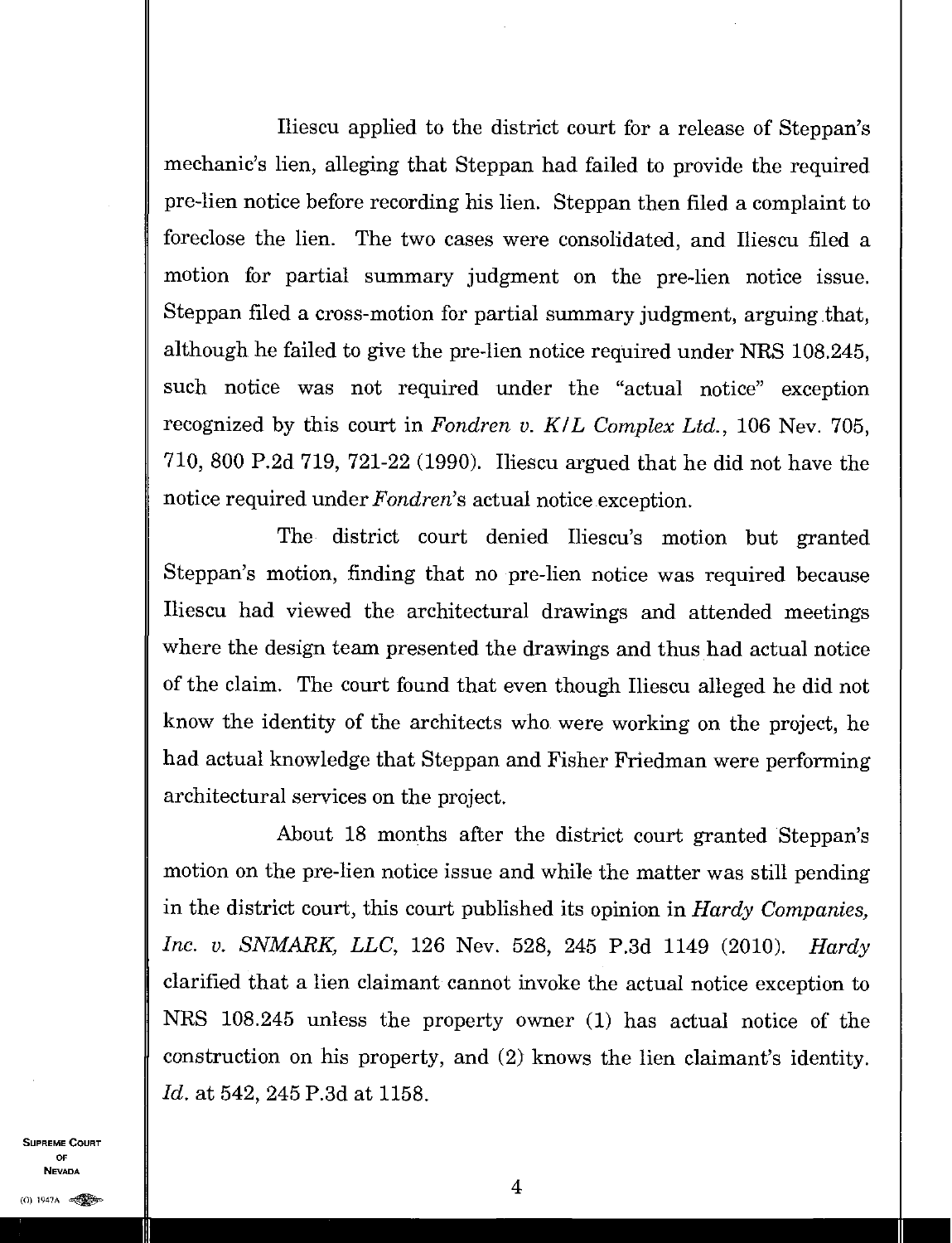Although the parties attempted to once again raise pre-lien notice issues after *Hardy* was published, the district court refused to revisit the issue. Following a bench trial on the consolidated cases, the district court entered its findings of fact, conclusions of law, and decision and, citing to both *Fondren* and *Hardy,* concluded that Steppan was entitled to a mechanic's lien. The district court further concluded that despite Steppan's failure to provide a pre-lien notice, none was required because Iliescu had actual knowledge; and it thus entered an order foreclosing Steppan's mechanic's lien. This appeal followed.

### *DISCUSSION*

On appeal, the parties disagree about whether Steppan substantially complied with the mechanic's lien statutes by showing that Iliescu had actual knowledge of Steppan's work and identity. Iliescu denies having actual knowledge of Steppan's work and identity, and, in advancing his argument, asks this court to clarify whether the actual notice exception to the mechanic's lien statutes we articulated in *Fondren* applies to offsite work. He urges this court to hold that the exception does not apply to offsite work when no work has been performed on the property. Iliescu further argues that even though the district court erred in finding that he had actual knowledge of Steppan's work and identity, the court did not determine exactly when he first had that knowledge; thus, there is no way to tell how much, if any, of Steppan's work would be lienable pursuant to NRS 108.245(6). Steppan argues that the actual notice exception applies equally to onsite and offsite work and that the district court made adequate and supported findings.

*Standard of review* 

 $\overline{\phantom{a}}$ 

"This court reviews ... the district court's legal conclusions de novo." *L Cox Constr. Co. v. CH2 Invs., LLC,* 129 Nev. 139, 142, 296 P.3d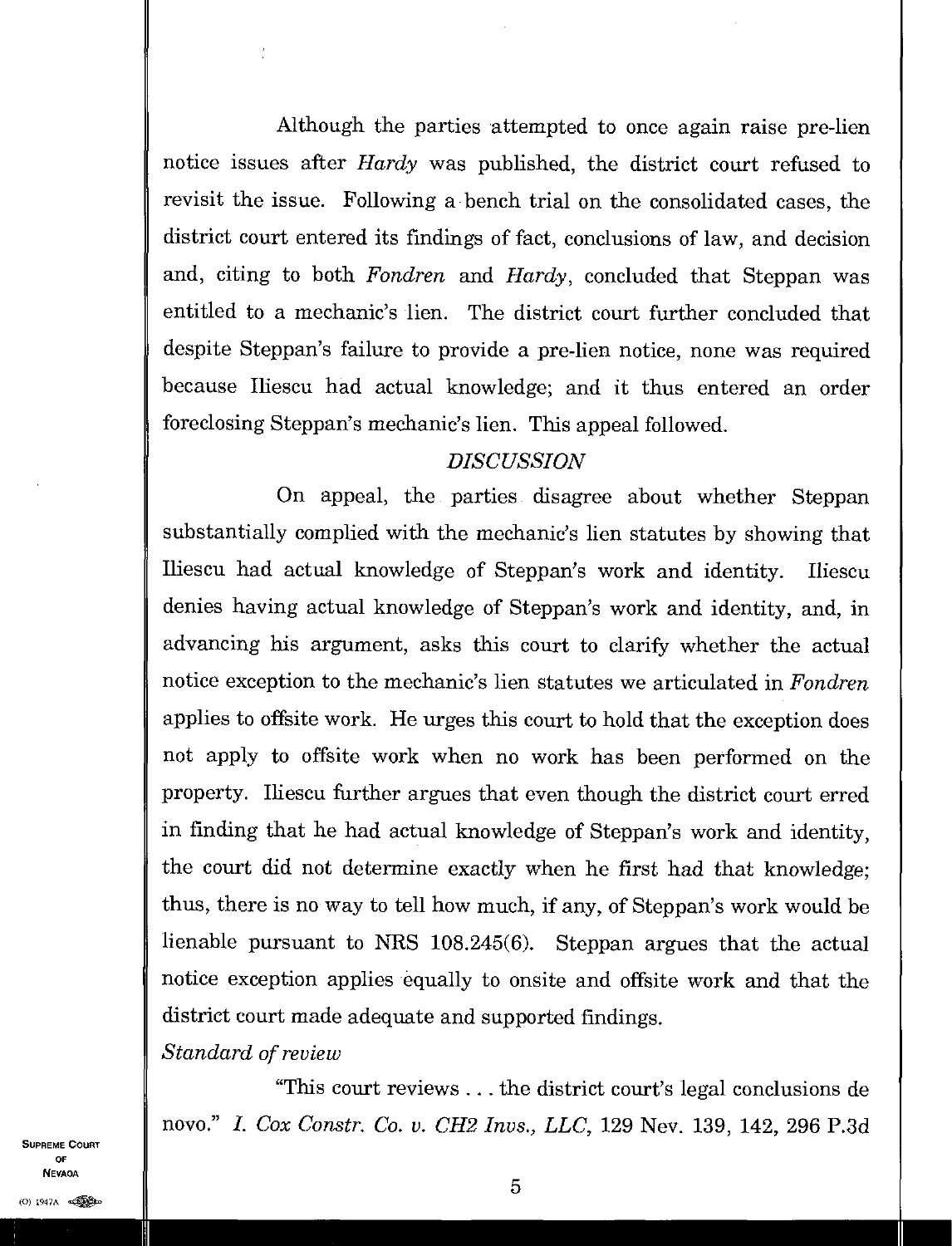1202, 1203 (2013). "This court will not disturb the district court's factual determinations if substantial evidence supports those determinations." *J.D. Constr., Inc. v. IBEX Inel Grp., LLC,* 126 Nev. 366, 380, 240 P.3d 1033, 1043 (2010).

## *Pre-lien notice under NRS 108.245*

Under NRS  $108.245(1)$ , every lien claimant for a mechanic's or materialmen's lien "shall, at any time after the first delivery of material or performance of work or services under a contract, deliver" a notice of right to lien to the owner of the property. No lien for materials or labor can be perfected or enforced unless the claimant gives the property owner the required notice. NRS 108.245(3). Finally, a lien claimant "who contracts directly with an owner or sells materials directly to an owner is not required to give notice pursuant to" NRS 108.245.<sup>2</sup> NRS 108.245(5).

Despite the mandatory language of NRS Chapter 108, "[t]his court has repeatedly held that the mechanic's lien statutes are remedial in

<sup>2</sup>It is undisputed that Steppan did not contract directly with Iliescu. Thus, our analysis of the actual notice exception to NRS 108.245(1) is limited to situations where, as here, the lien claimant does not contract directly with the owner.

<sup>&#</sup>x27;The United States District Court for the District of Nevada has recently ruled that a 2015 bill amending MRS 108.245, among other statutes unrelated to Nevada's mechanic's lien statutes, was nonseverable and preempted. *Bd. of Trs. of the Glazing Health & Welfare Tr. v. Chambers,* 168 F. Supp. 3d 1320, 1325 (D. Nev. 2016); *see* S.B. 223, 78th Leg. (Nev. 2015); *but see Blanton v. N. Las Vegas Mun. Court*, 103 Nev. 623, 633, 748 P.2d 494, 500 (1987) (providing that Nevada courts are not bound by federal district court decisions). However, the mechanic's lien in this case was filed before that bill became effective. 2015 Nev. Stat., ch. 345, § 4, at 1932-33. Thus, this case is decided under the prior version of MRS 108.245 as it existed in 2005.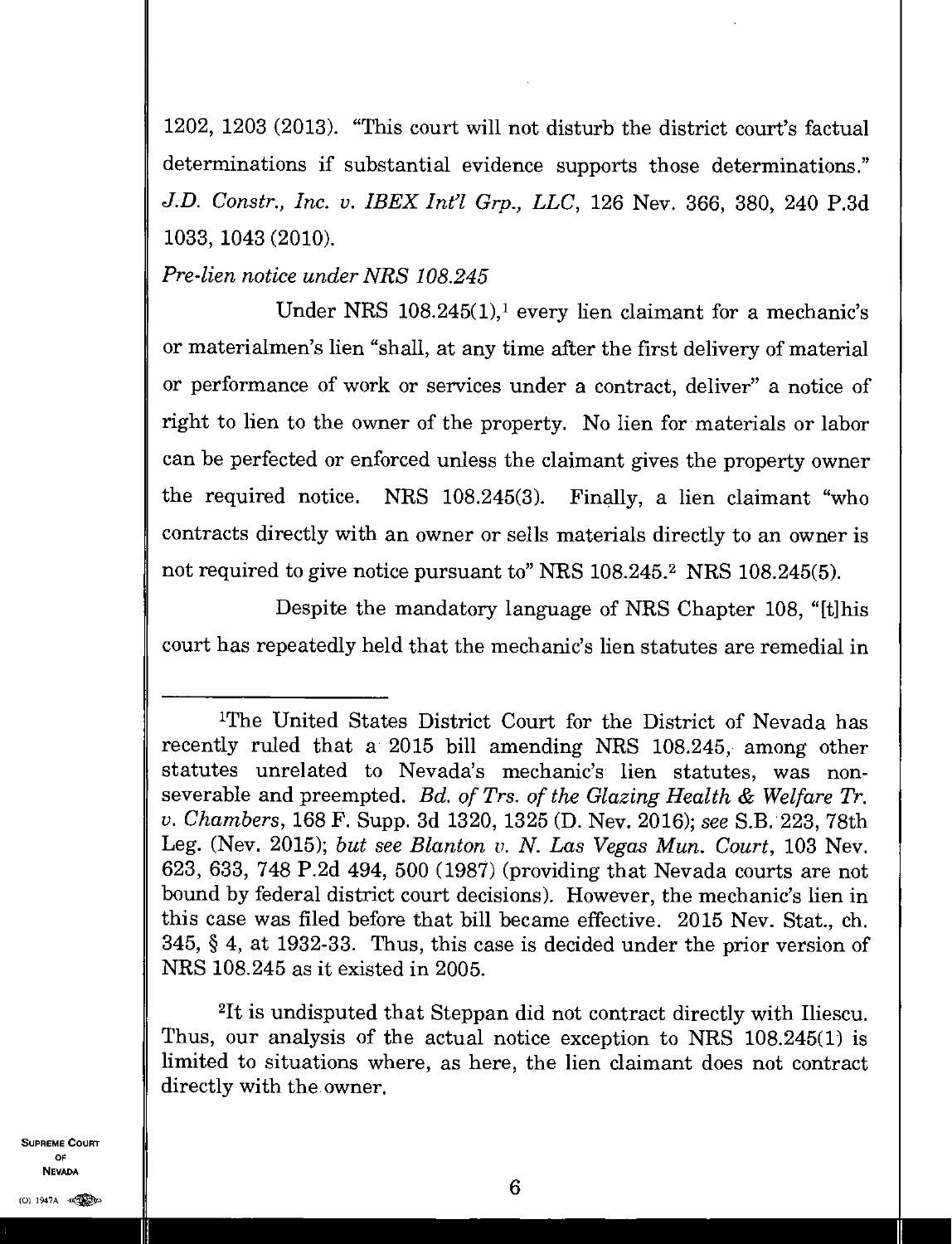character and should be liberally construed; that substantial compliance with the statutory requirements is sufficient to perfect the lien if the property owner is not prejudiced." *Las Vegas Plywood & Lumber, Inc. v. D & D Enters.,* 98 Nev. 378, 380, 649 P.2d 1367, 1368 (1982). However, "[f] ailure to either fully or substantially comply with the mechanic's lien statute will render a mechanic's lien invalid• as a matter of law." *Hardy,*  126 Nev. at 536, 245 P.3d at 1155.

We have previously determined that substantial compliance with NRS 108.245's pre-lien notice requirements has occurred when "the owner of the property receives actual notice of the potential lien claim and is not prejudiced." *Durable Developers,* 102 Nev. at 410, 724 P.2d at 743. This principle was reaffirmed in *Fondren.* 106 Nev. at 709, 800 P.2d at 721 (concluding that substantial compliance with the pre-lien notice requirements occurred because the property owner "had actual knowledge of the construction on her property"); *see also Hardy,* 126 Nev. at 535, 245 P.3d at 1154 (recognizing that *"Fondren is* still good law").

However, we have not previously addressed whether the actual notice exception applies to offsite work and services performed by an architect hired by a prospective buyer when no onsite work has been performed on the property. Steppan argues that because an architect who has not contracted directly with the property owner can lien for offsite work, the actual notice exception must apply. Iliescu argues that the actual notice exception does not apply to such offsite work when that work has not been incorporated into the property. We agree with Iliescu.

*The actual notice exception does not extend to offsite work when no onsite work has been performed on the property* 

In *Fondren,* this court determined that Fondren, the property owner,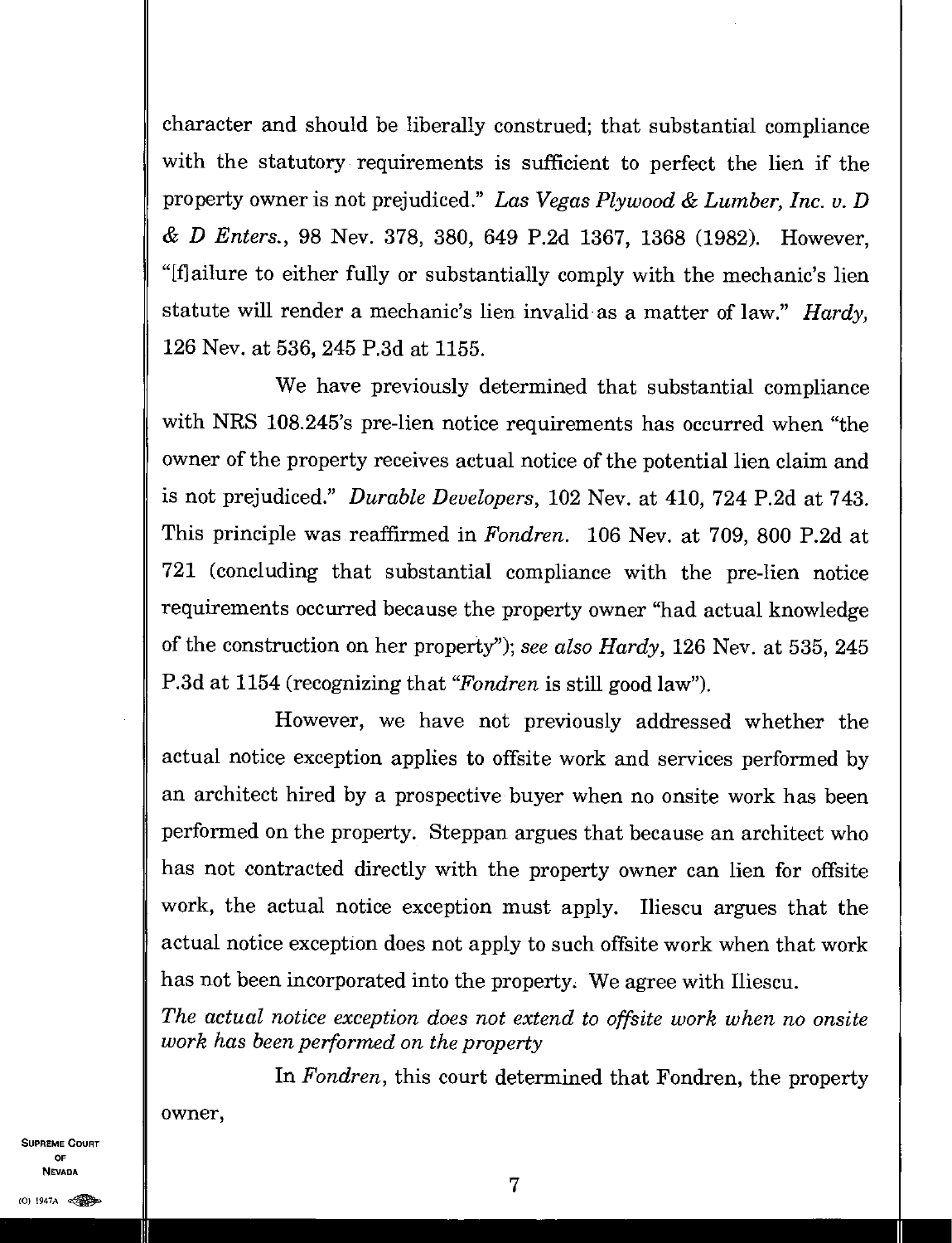had actual knowledge of the construction *on her property.* It was understood by both Fondren and [the lien claimant] that substantial remodeling would be required when the lease was negotiated. Additionally, Fondren's attorney regularly inspected the progress of the remodeling efforts. These inspections were on behalf of Fondren. Fondren could easily have protected herself by filing a notice of non-responsibility. She had actual knowledge of the work being performed *on her property.* 

106 Nev. at 709, 800 P.2d at 721 (citation omitted) (emphasis added). We also made clear that a predominant purpose for the "notice requirement [in NRS 108.245] is to provide the owner with knowledge that work and materials are being *incorporated into the property." Id.* at 710, 800 P.2d at 721 (emphasis added).

Similarly, the property owner in *Hardy* "regularly inspected *the project site."* 126 Nev. at 540, 245 P.3d at 1157 (emphasis added). Indeed, we explicitly stated that "[a]ctual knowledge may be found where the owner has supervised work by the third party, reviewed billing statements from the third party, or any other means that would make the owner aware that the third-party claimant was involved with *work performed on its property." Id.* at 542, 245 P.3d at 1158 (emphasis added). We further explained that NRS 108.245 "protect[s] owners from hidden claims and. . . [t]his purpose would be frustrated if mere knowledge of construction is sufficient to invoke the actual knowledge exception against an owner by any contractor. Otherwise, the exception would swallow the rule." *Id.* at 542, 245 P.3d at 1159.

This rationale equally pertains to offsite architectural work performed pursuant to an agreement with a prospective buyer when there is no indication that onsite work has begun on the property, and no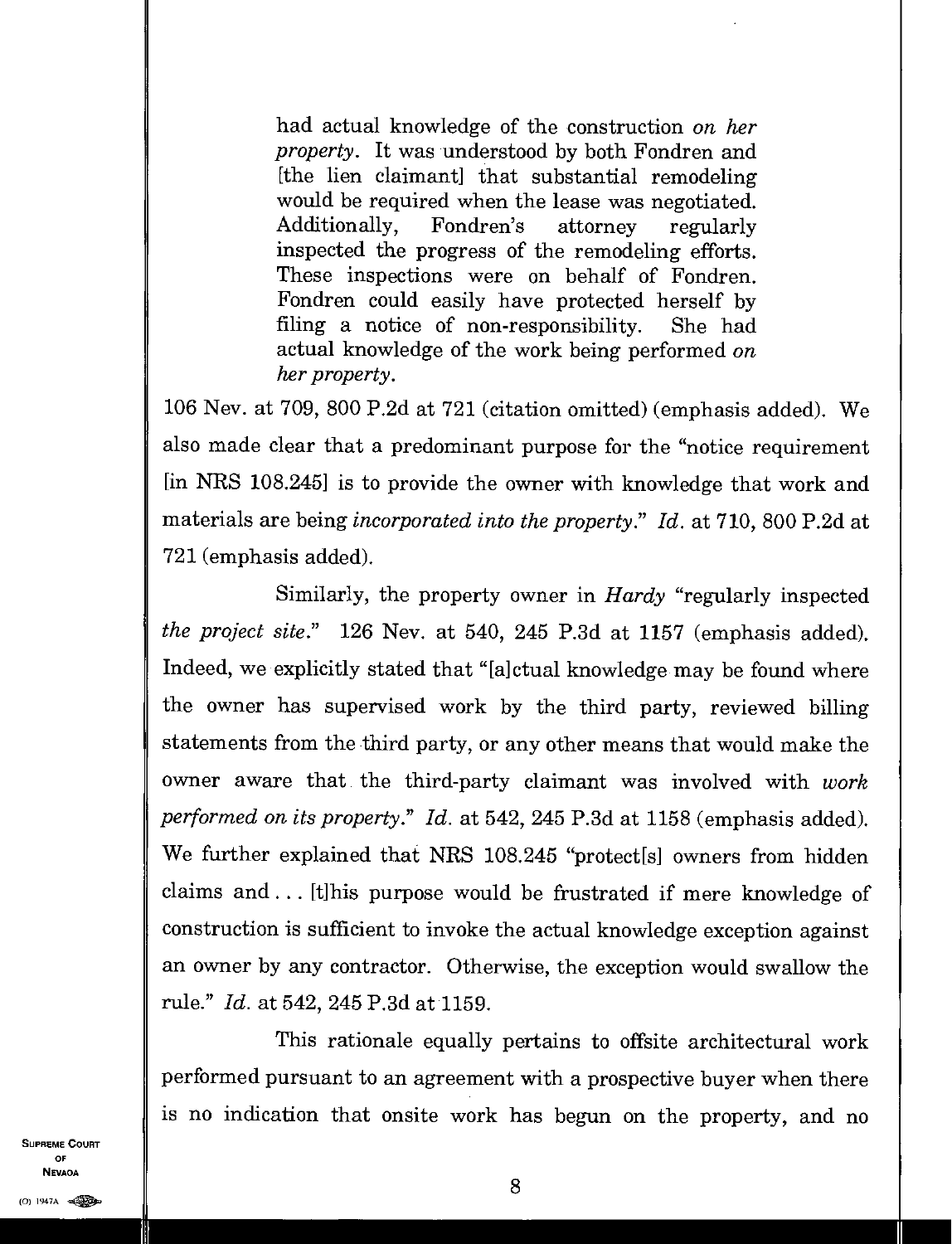showing has been made that the offsite architectural work has benefited the owner or improved its property. As this court has consistently held, a lien claimant has not substantially complied with the mechanic's lien statutes when the property owner is prejudiced by the absence of strict compliance. *Las Vegas Plywood & Lumber,* 98 Nev. at 380, 649 P.2d at 1368; *Durable Developers,* 102 Nev. at 410, 724 P.2d at 743. As the *Hardy*  court recognized, to conclude otherwise would frustrate the purpose of NRS 108.245, and the actual notice exception would swallow the rule. 126 Nev. at 542, 245 P.3d at 1159.

A property owner may be prejudiced by a lien claim from an architect for a prospective buyer who has failed to provide the pre-lien notice in at least two ways under Nevada's statutory scheme. First, without a showing that the architectural work has improved the property. the property owner assumes the risk for payment of a prospective buyer's architectural services for a project that may never be constructed on the property. Other jurisdictions have recognized that mechanics' liens for offsite architectural services when no work has been incorporated into the property pose a substantial risk of prejudice to property owners. *See generally* Kimberly C Simmons, Annotation, *Architect's Services as Within Mechanics' Lien Statute,* 31 A.L.R.5th 664, Art. II § 4(b) (1995). For example, in *Kenneth D. Collins Agency v. Hagerott,* the Supreme Court of Montana upheld a lower court's decision refusing to allow an architect to foreclose on a mechanic's lien. 684 P.2d 487, 490 (1984). There, the court decided that, notwithstanding Montana law allowing architects to lien for architectural work and services, the architect could not foreclose on his lien because he did not "provide[ ] services that contributed to structural improvement and, thus, enhancement of the property." *Id.*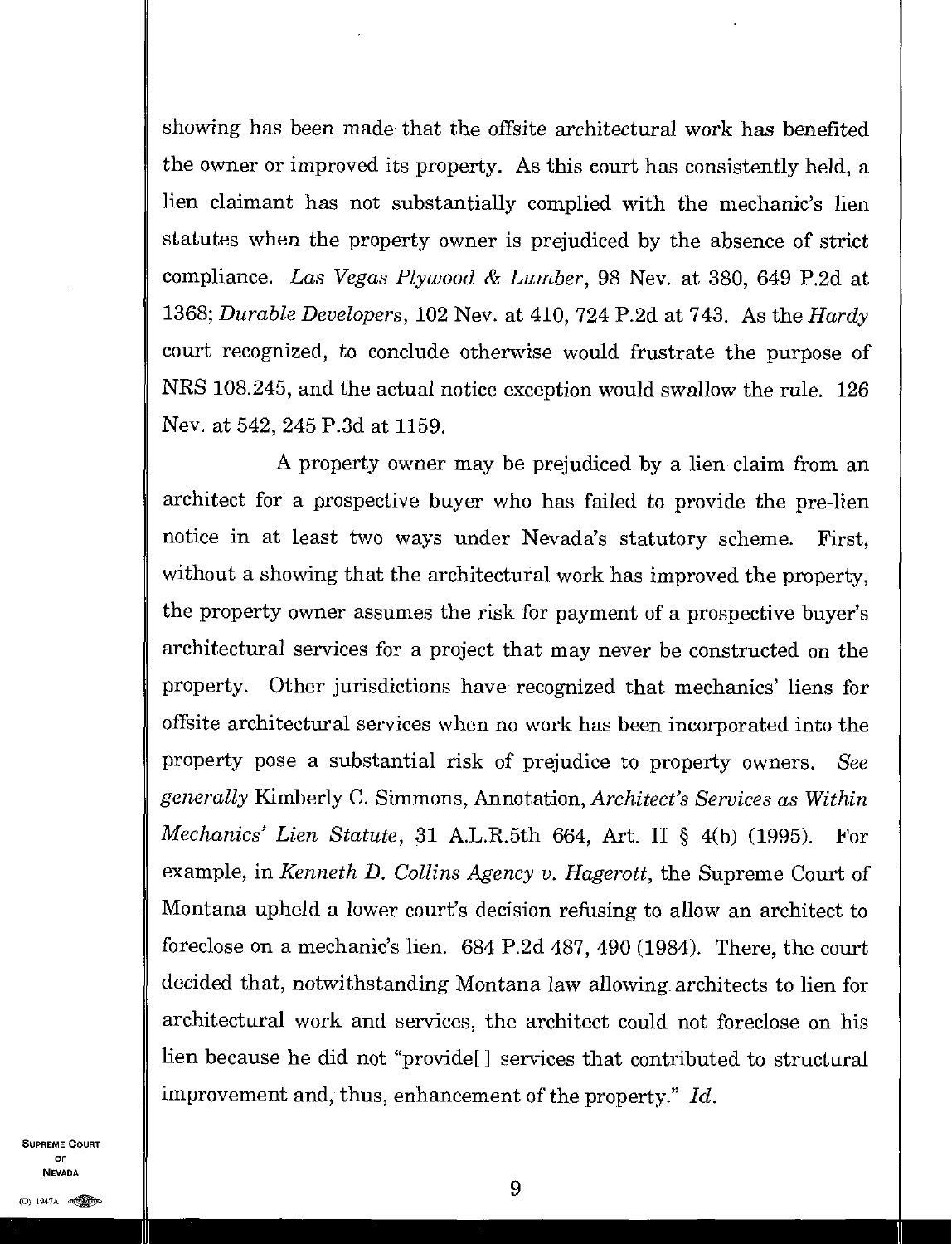Second, although NRS 108.234 generally provides that an owner with knowledge of an "improvement constructed, altered or repaired upon property" is responsible for liens on its property, NRS 108.234(1), a disinterested owner may avoid responsibility for a lien if he or she gives a notice of non-responsibility after he or she "first obtains knowledge of the construction, alteration or repair, or the intended construction, alteration or repair," NRS 108.234(2). "Disinterested owner" is defined as a property owner who "[d] oes not personally or through an agent or representative, directly or indirectly, contract for or cause a work of improvement, or any portion thereof, to be constructed, altered or repaired upon the property or an improvement of the owner." NRS 108.234(7)(b). In this case, Iliescu is not a disinterested owner as he indirectly caused architectural work to be performed pursuant to a contract with a prospective buyer.

While we have recognized in a lease context that the "knowledge of. .. intended construction" language is satisfied when the owner leases property with terms requiring the lessee to make all necessary repairs and improvements, we have only determined as such when the agreement was actually completed. *See Gould v. Wise,* 18 Nev. 253, 259, 3 P. 30, 31 (1884). Unlike a completed lease agreement, the agreement between Iliescu and BSC was contingent upon completion of the purchase of the property. Because Iliescu was not a disinterested owner, and the agreement was contingent upon completion of the purchase of the property, Iliescu was unable to give a notice of non-

<sup>3</sup>A "disinterested owner" must also not have recorded a notice of waiver pursuant to NRS 108.2405. NRS 108.234(7)(a).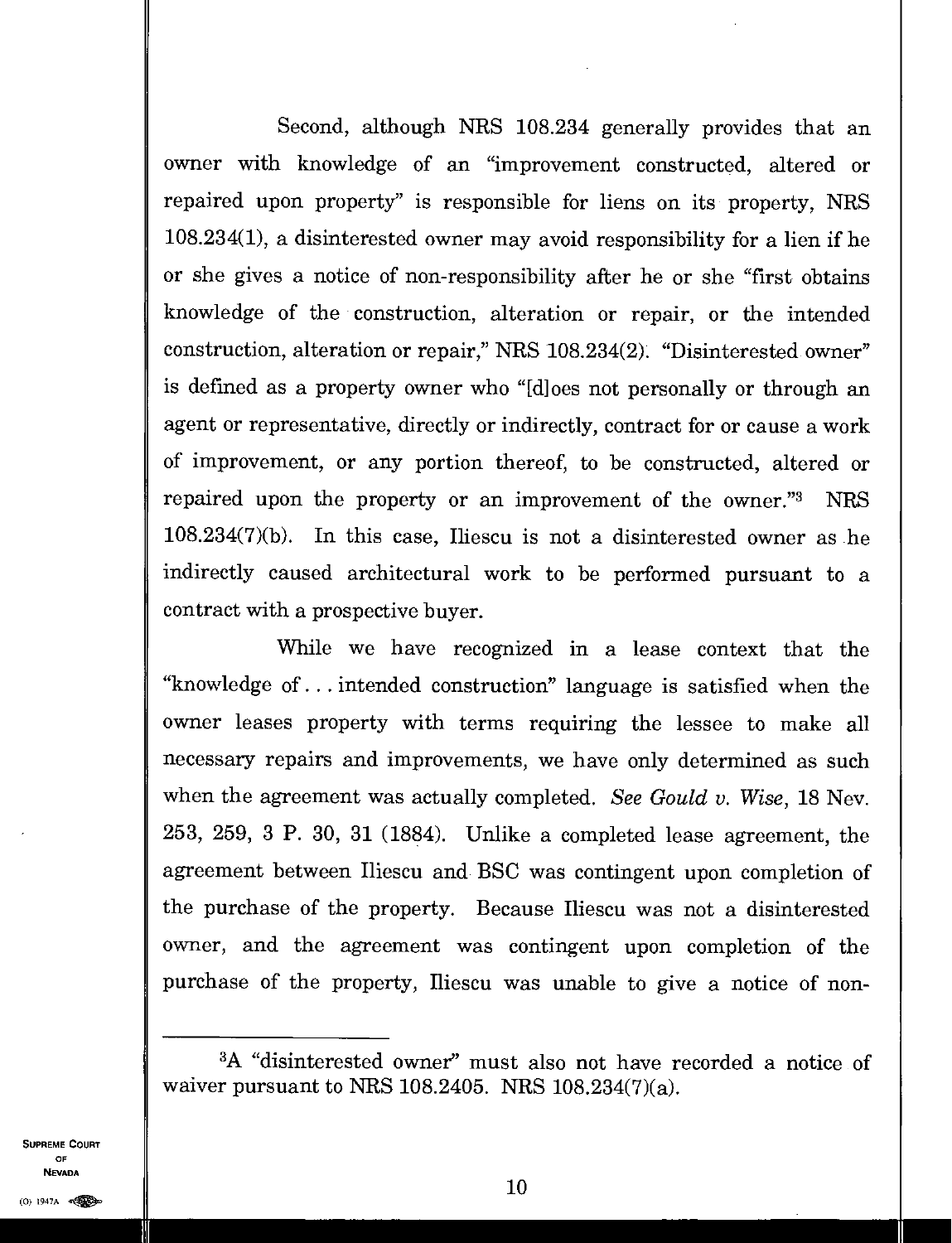responsibility to protect himself from mechanics' liens for offsite architectural work performed pursuant to a contract with the prospective buyer. Were we to apply the actual notice exception in these circumstances, a notice of non-responsibility may not protect property owners from costs incurred by prospective buyers when there has been no enhancement or improvement to the property.

In furtherance of the protections for property owners contemplated in NRS 108.245, we decline to extend the actual notice exception to the circumstances in this case. We thus conclude that the actual notice exception does not extend to offsite architectural work performed pursuant to an agreement with a prospective buyer when no onsite work of improvement has been performed on the property.

It does not appear from the record before us that any onsite work had begun on Iliescu's property at the time Steppan recorded his mechanic's lien for the offsite work and services he performed. And the record fails to reveal any benefit or improvement to Iliescu's property resulting from the architectural services Steppan provided. As such, the actual notice exception does not apply. Because the actual notice exception does not apply and there is no dispute that Steppan did not otherwise provide Iliescu with the required pre-lien notice, we conclude that the district court erroneously found that Steppan had substantially complied with NRS 108.245's pre-lien notice requirements. <sup>4</sup>

SUPREME COURT OF NEVADA

 $11$ 

<sup>4</sup>Based on our conclusion that the actual notice exception does not apply in this case, we do not reach Iliescu's argument regarding the applicability of NRS 108.245(6) when the actual notice exception does apply. Similarly, as our conclusion on the actual notice issue is dispositive, we decline to reach the parties' remaining arguments on appeal.